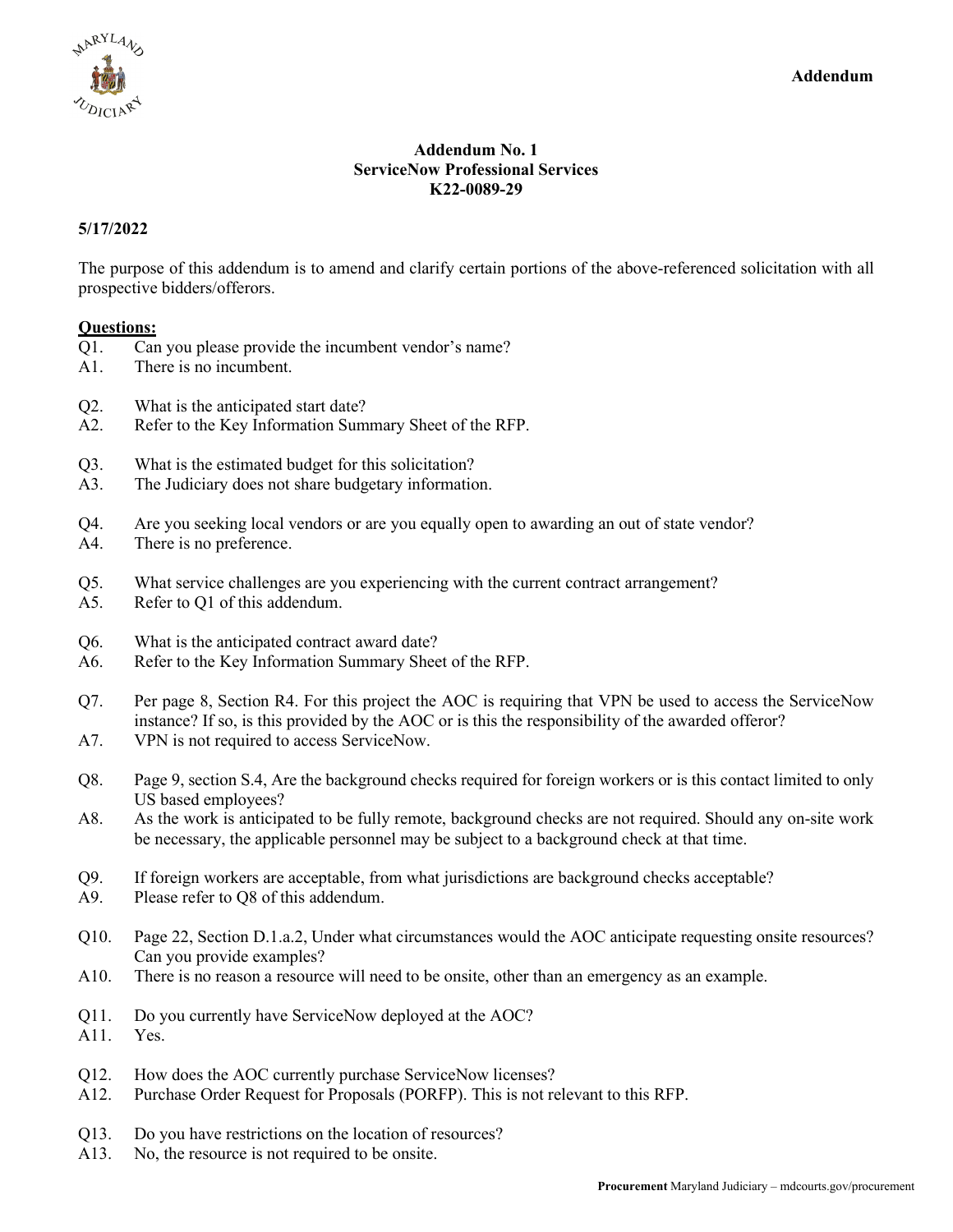- Q14. What modules do you use to deployed?
- A14. ITSM, ITBM, and ITOM,CSM.
- Q15. How many licenses do you currently have?
- A15 Approximately 300 ITSM.
- Q16. Is subcontracting offshore acceptable to reduce costs?
- A16. Yes, if they can meet the requirements of Section III.E.1.a. of the RFP.
- Q17. Can you give specific examples of projects, processes or work you need implemented using ServiceNow?
- A17. Refer to Section III of the RFP.
- Q18. Regarding delivery of the proposal package, can we assume that once the package reaches your offices, that it will be delivered in a timely manner to the Procurement Officer, or do we need to build another day to ensure timely internal delivery?
- A18. We use the date the proposal is delivered to our physical location. USPS is normally delayed by a day. All other carriers are delivered directly.
- Q19. Attachment E asks for onsite as well as remote cost estimates. Do you want us to provide both?
- A19. Yes. While the AOC does not anticipate using any onsite hours, a cost basis for onsite hours is requested if the need were to arise.
- Q20. Have there been any addendums published yet?
- A20. No.
- Q21. Are digital signatures acceptable in lieu of wet signatures?
- A21. Yes.
- Q22. Are you looking for the PM (or others) to facilitate in the remaining business requirements gathering? A22. No.
- Q23. Are we required to submit a hard copy and an electronic version?
- A23. Yes.
- Q24. Have you already defined requirements for these projects?
- A24. No. This contract will not have developers needing requirements.
- Q25. How far into the procurement process will you release an addendum?
- A25. Refer to Section I.F of the RFP.
- Q26. Do you have SNOW admins in-house?
- A26. Yes, one (1).
- Q27. Is employee experiences HRSD on roadmap as well?
- A27. No.
- Q28. Why is there a minimum ServiceNow partner level when you stated the requirements are for the past performances of the actual resource?
- A28. The minimum ServiceNow partner level is based on Elite & Global Elite partners specializing in five or more ServiceNow products across the IT, Employee Experience and Customer Service workflows.

Q29. Can a prime that's not a ServiceNow partner use their sub for their Elite or Global ServiceNow partnership?

A29. No, the Prime must be a Global or Elite partner.

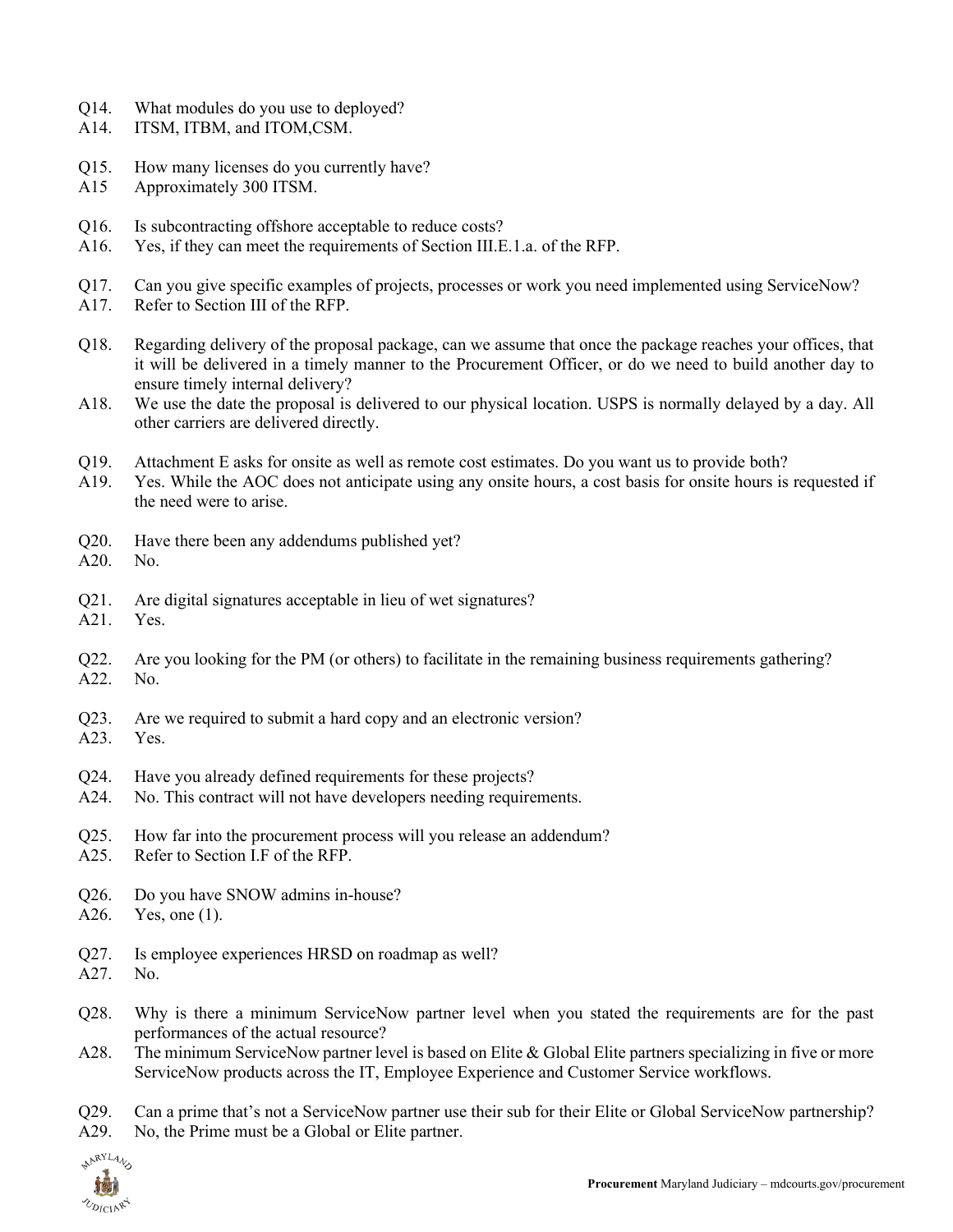- Q30. As far as the experience requirement, do we have to show the experience from the third party who will be doing the actual work or from the Offeror?
- A30. Refer to Section IV.g. and Section IV.j. of the RFP.
- Q31. Do you have existing tools supporting or processes documented for in scope areas?
- A31. There are multiple tools outside of ServiceNow that are being integrated into ServiceNow and integrating additional tools. The AOC has documentation on all processes.
- Q32. What is the current software for payroll processing used by the AOC?
- A32. Does not apply to ServiceNow.
- Q33. How many hours does the AOC think they can have on vs. offshore?
- A33. 3,000 hours is anticipated. We would prefer a split 1500, but the offshore team would always need to be available during our core business hours 8:30am EST to 5:30pm EST.
- Q34. Are there any priorities or expected order for the SN modules/features in Scope III?
- A34. Yes, will be shared with the awarded Offeror.
- Q35. Is the AOC currently running ServiceNow on a FedRAMP data center or in a standard commercial instance? A35. FedRAMP.
- Q36. Can you give any business use cases for the use of ITSM or other ServiceNow projects?
- A36. Working on CSM module for better customer service experience, deploying CMBD, and other asset management projects and other interfaces with partners outside of the Judiciary.
- Q37. Regarding the Statement "Any Software as a Service (SaaS), Infrastructure as a Service (IaaS), or Platform as a Service (PaaS) used to meet the requirements of this solicitation shall be AICPA Service Organization Control (SOC) 2 compliant, or equivalent (e.g., ISO 2700/2 Certification, Verified PCI DSS, FedRAMP", does this apply to this RFP? Do your current instances meet these requirements?
- A37. Yes, our instances currently meet the requirements. The requirements do not apply to this RFP as Offerors are not supplying any SaaS, IaaS, or PaaS.
- Q38. Can you provide the solicitation number for the SNOW licenses?
- A38. This is not relevant to this RFP.
- Q39. What is the contracting process with the AOC? Can we contract directly, or do we need to work through a specific contract vehicle?
- A39. Please review the entire RFP for details regarding the contracting process. The RFP is a standalone procurement, and is not secondary competition, or "riding" and existing contract.
- Q40. Is the AOC open to a fixed monthly fee model to allow INRY to ensure resource continuity and avoid costly ramp-up for inbound requests hitting pool resources?
- A40. No. Pricing shall be provided as stated in Section IV.D of the RFP.
- Q41. How will AOC provide requirements inputs for new projects?
- A41. We will provide requirements/design documents for the specific projects.
- Q42. Would you happen to have a requirements sample that you can share?
- A42. No.
- Q43. How are acceptance criteria defined for each project?
- A43. We will provide the requirements/design documents for the specific project.